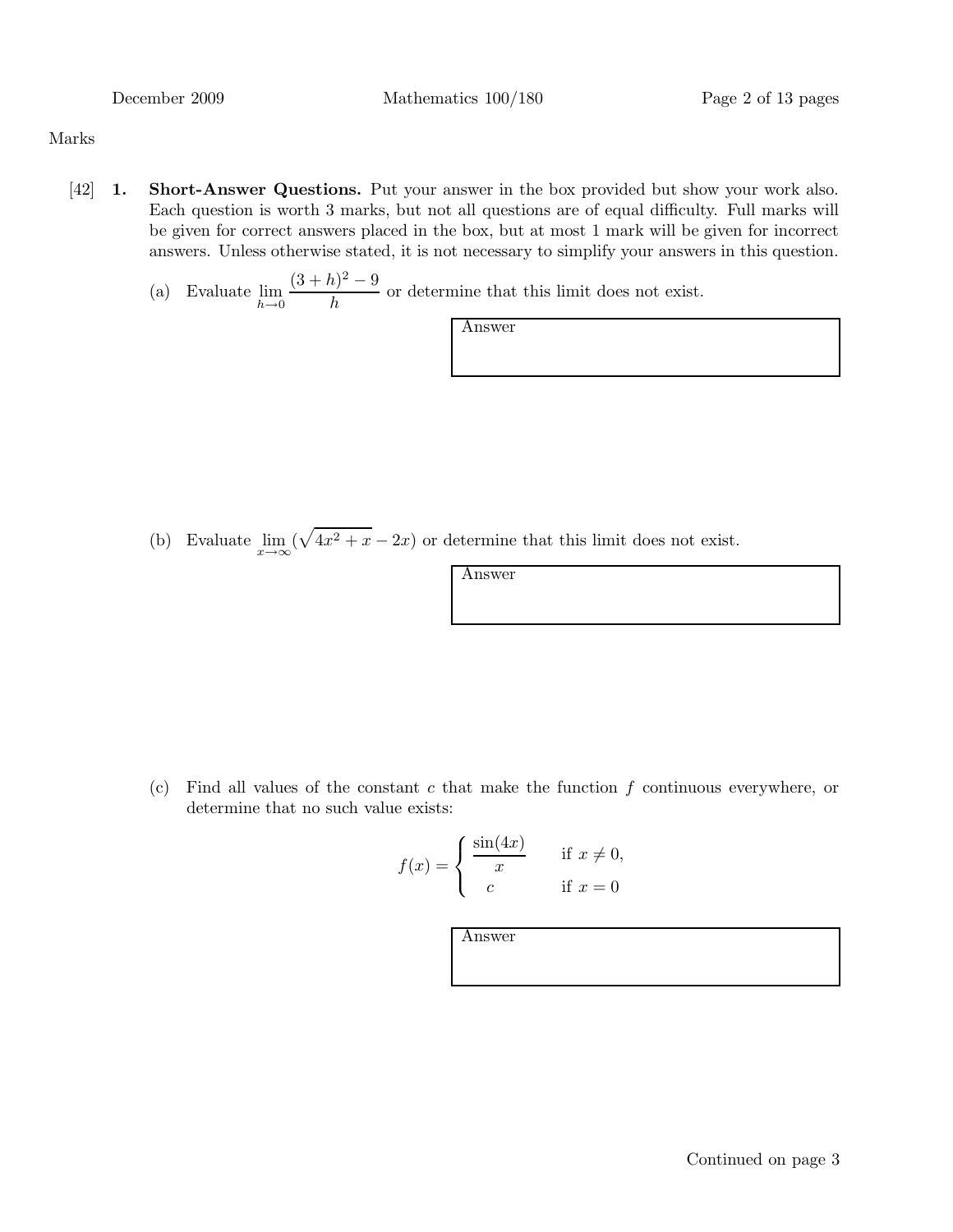(d) Find the derivative of  $(t^3 + 2t)e^t$ .

| Answer |  |  |  |
|--------|--|--|--|
|        |  |  |  |
|        |  |  |  |

(e) Find the derivative of  $y = \frac{\sin x}{4}$  $\frac{1}{x^4}$ .

| mswer |
|-------|
|       |

(f) Find  $f'(x)$ , if  $f(x) = e^{\cos x}$ .

Answer

(g) Find the slope of the tangent line to the curve  $\sqrt{x} + 3\sqrt{y} = 5$  at the point (4, 1).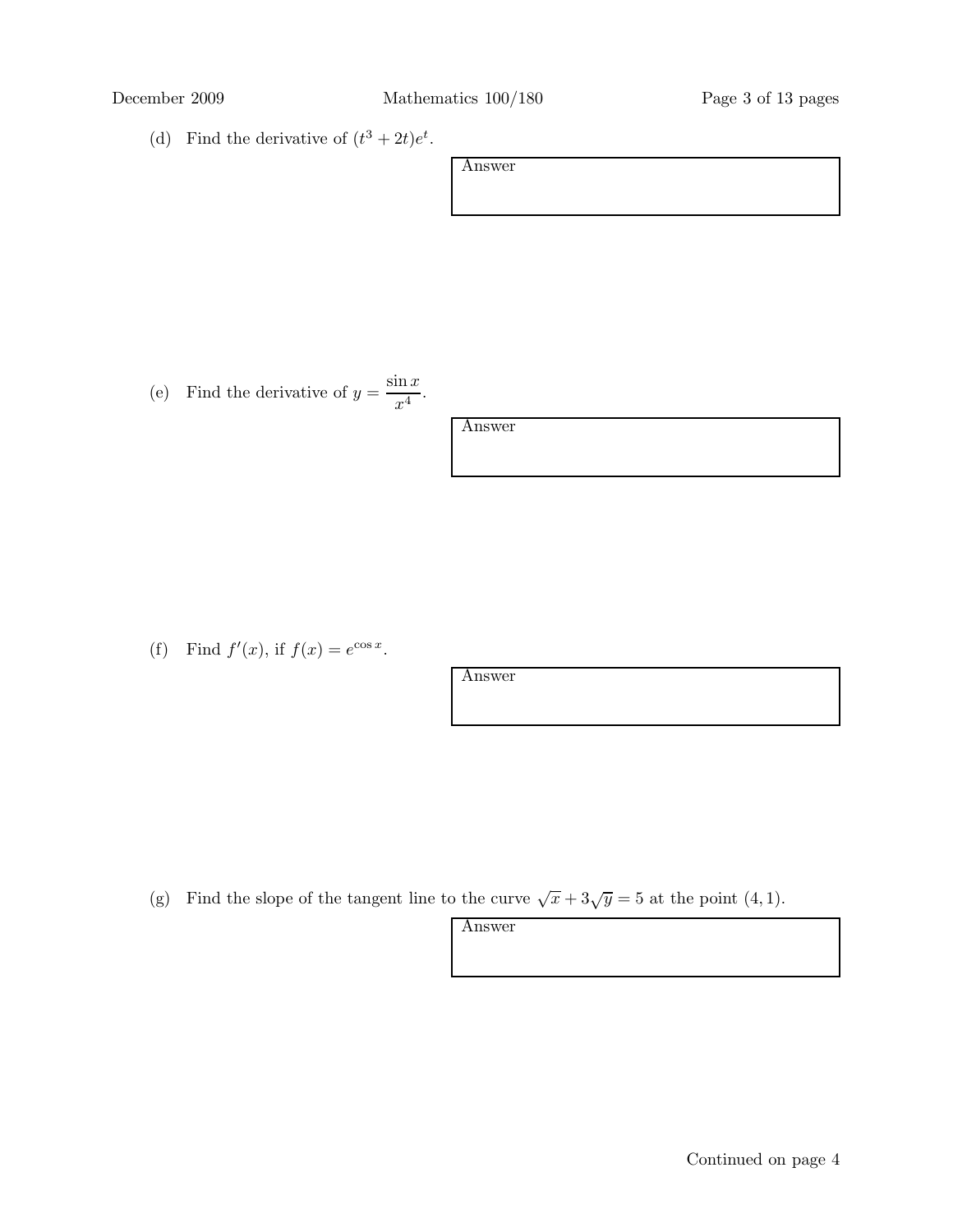(h) Find y' if  $y = \sin^{-1}(x^3)$ . [Note: Another notation for  $\sin^{-1}$  is arcsin.]

| Answer |  |  |  |
|--------|--|--|--|
|        |  |  |  |
|        |  |  |  |

(i) Find  $f'(x)$  if  $f(x) = x^{\sin x}$ .

Answer

(j) Use a linear approximation to estimate  $(1.999)^4$ .

Answer

(k) Find the first three nonzero terms in the Maclaurin series for  $f(x) = x^4 \sin(x^2)$ .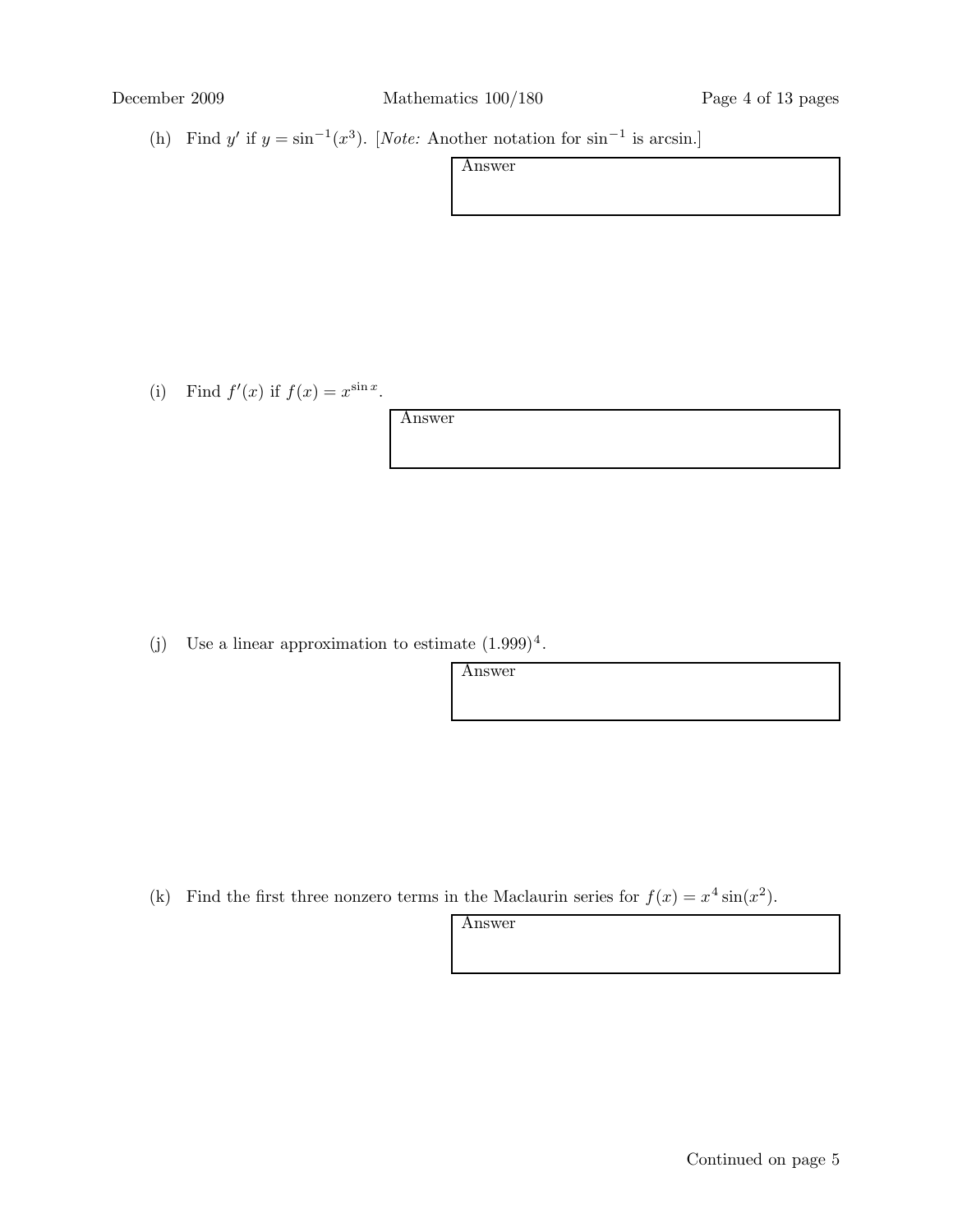(l) Find the absolute maximum *value* of  $f(x) = x^{2/3}$  on the interval [-1, 2].

| Answer |  |  |
|--------|--|--|
|        |  |  |
|        |  |  |

(m) Newton's Method is used to approximate a solution of the equation  $x + \ln x = 0$ , starting with the initial approximation  $x_1 = 1$ . Find  $x_2$ .

(n) A particle is moving with velocity function  $v(t) = \cos t - \sin t$  and initial displacement  $s(0) = 0$ . Find the displacement at any time t.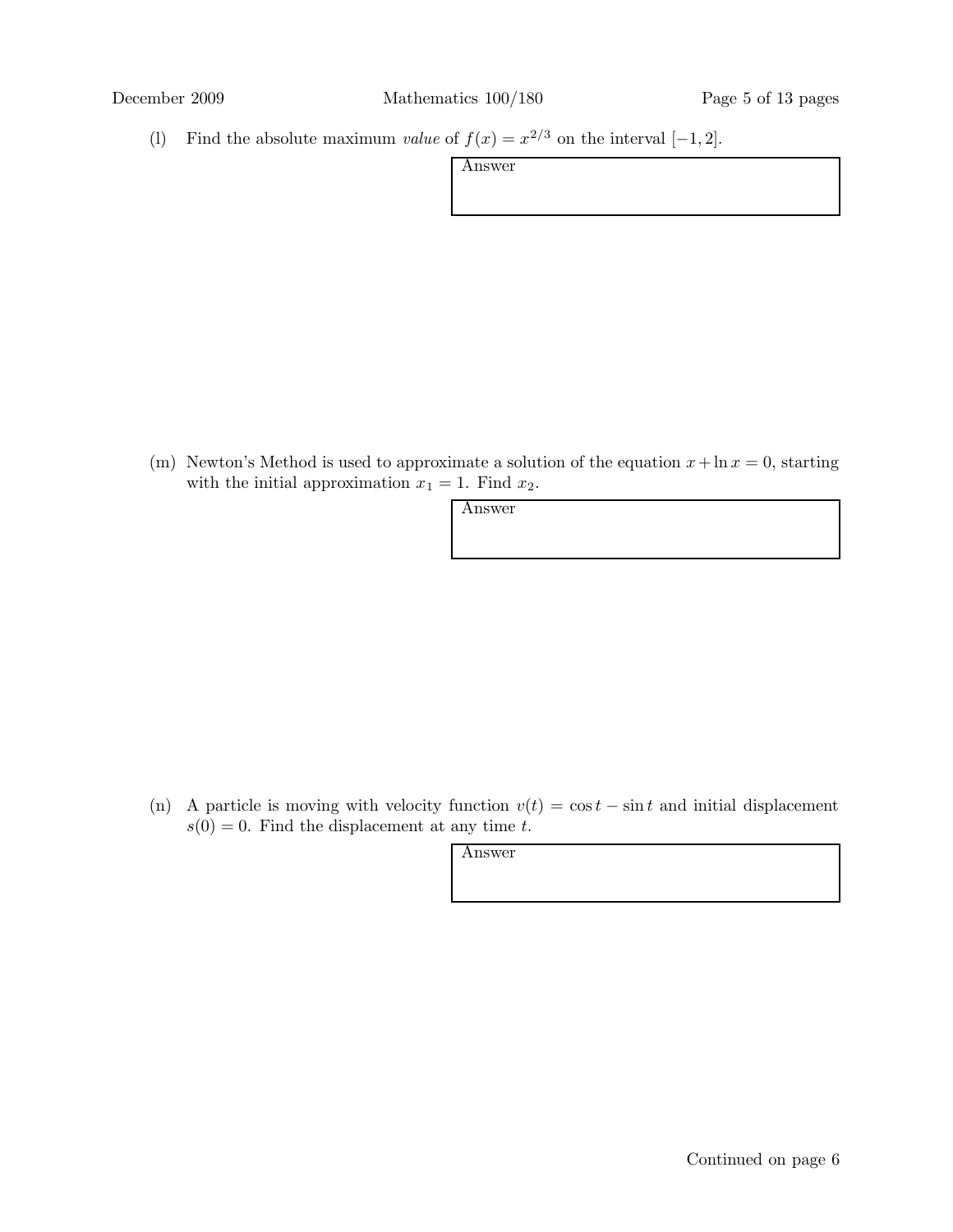December 2009 Mathematics 100/180 Page 6 of 13 pages

Full-Solution Problems. In questions 2–6, justify your answers and show all your work. If a box is provided, write your final answer there. Simplification of answers is not required unless explicitly requested.

- [10] 2. A bacteria culture grows with constant relative growth rate. After 2 days there are 40,000 bacteria and after 7 days the count is 4 billion  $= 4 \cdot 10^9$ .
	- (a) Write a differential equation satisfied by the bacteria population at any time t.

Answer

(b) Find the initial population, expressed as an integer.

Answer

(c) Find the population after  $t$  days.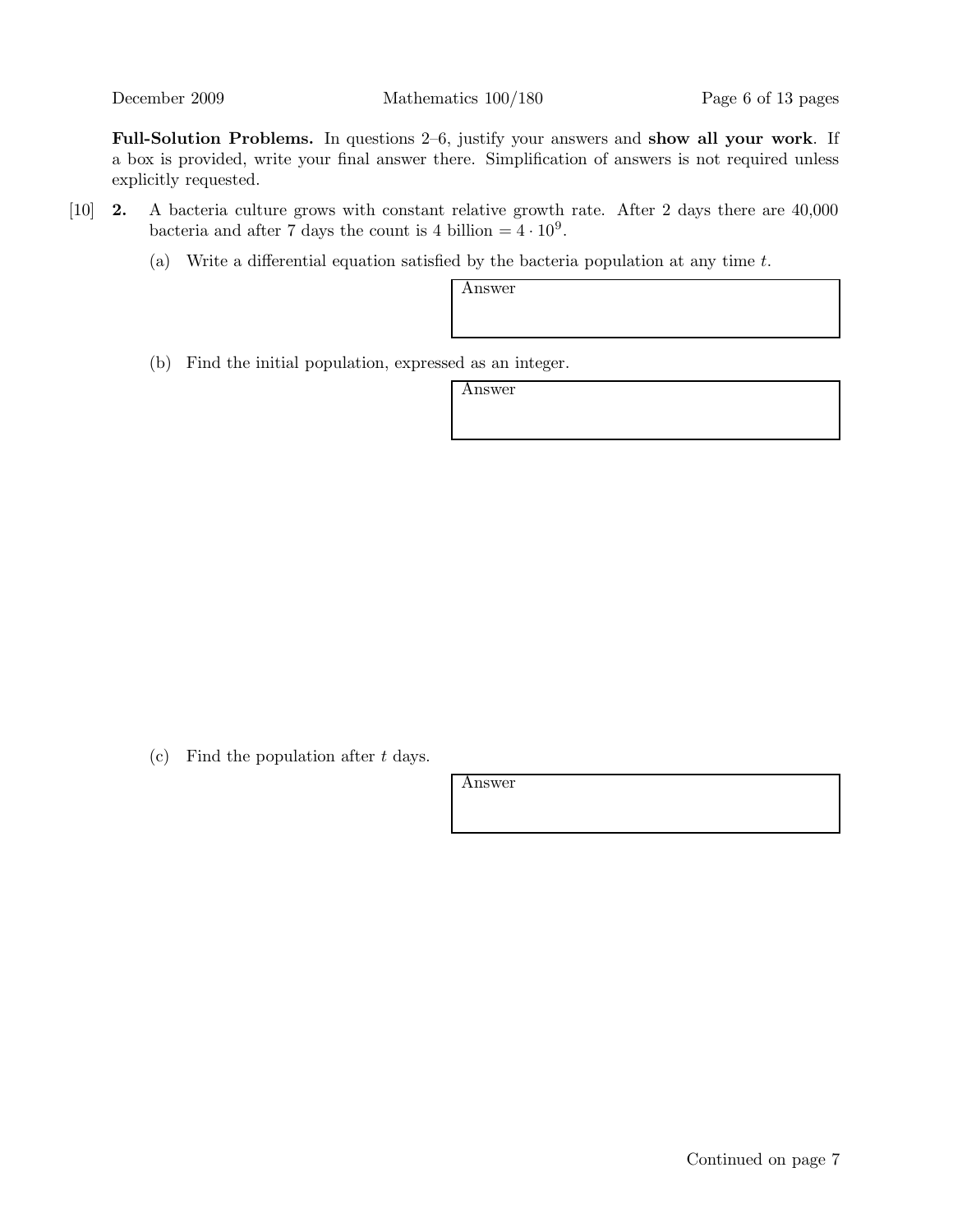[10] 3. An airplane flies horizontally at an altitude of 6 km and passes directly over a tracking telescope on the ground. When the angle of elevation (i.e. the angle at the telescope measured upwards from the horizontal to the airplane) is  $\pi/6$ , this angle is decreasing at a rate of 40 rad/min. How fast is the airplane travelling at that time?

| Answer |  |  |  |
|--------|--|--|--|
|        |  |  |  |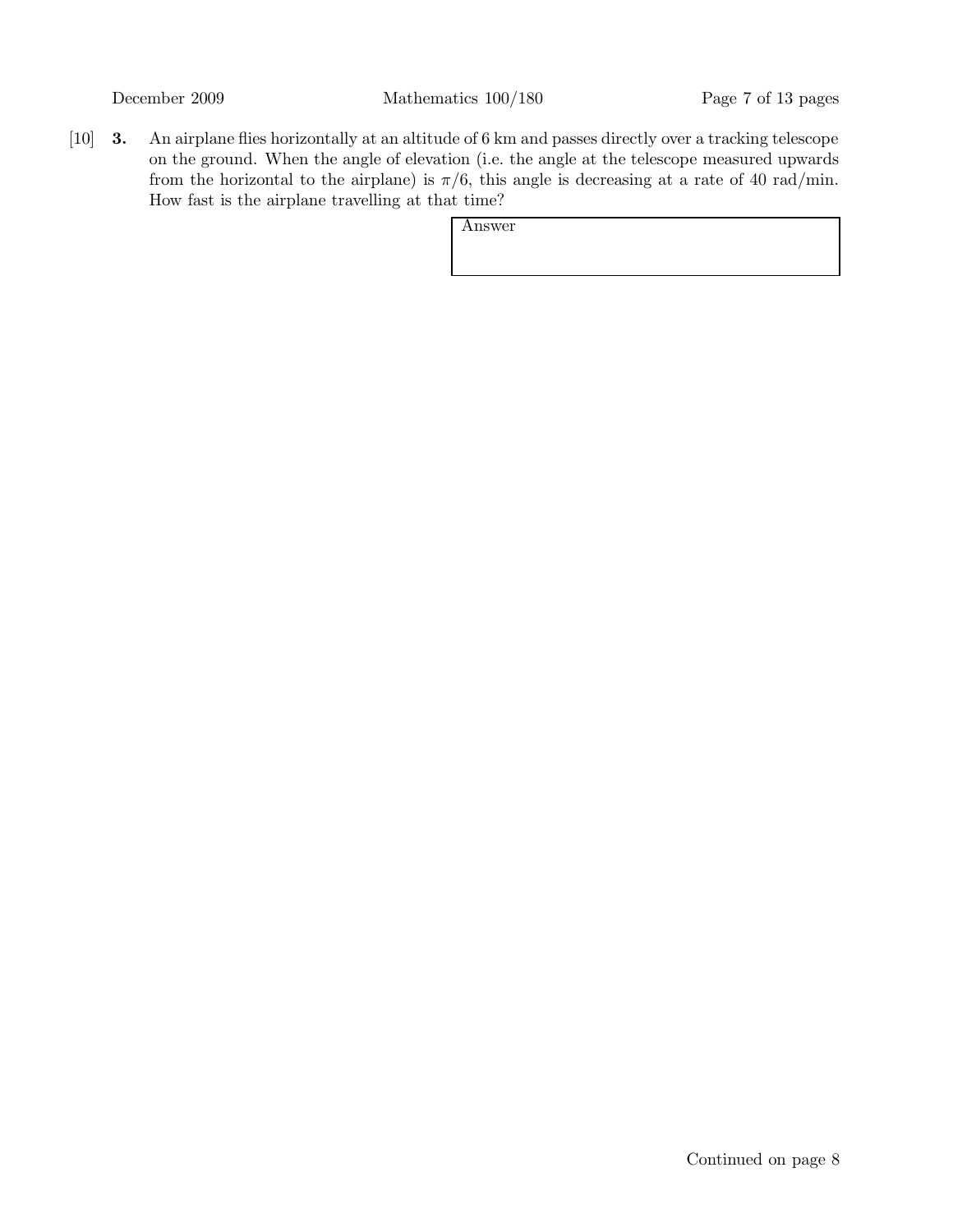[12] **4.** Let 
$$
f(x) = x^{5/3} + \frac{5}{2}x^{2/3}
$$
.

- (a) (1 mark) Find the domain of  $f(x)$ .
- (b) (4 marks) Determine intervals where  $f(x)$  is increasing or decreasing and the x- and y-coordinates of all local maxima or minima (if any).

(c) (3 marks) Determine intervals where  $f(x)$  is concave upwards or downwards, and the x-coordinates of all inflection points (if any).

Question 4 continues on the next page...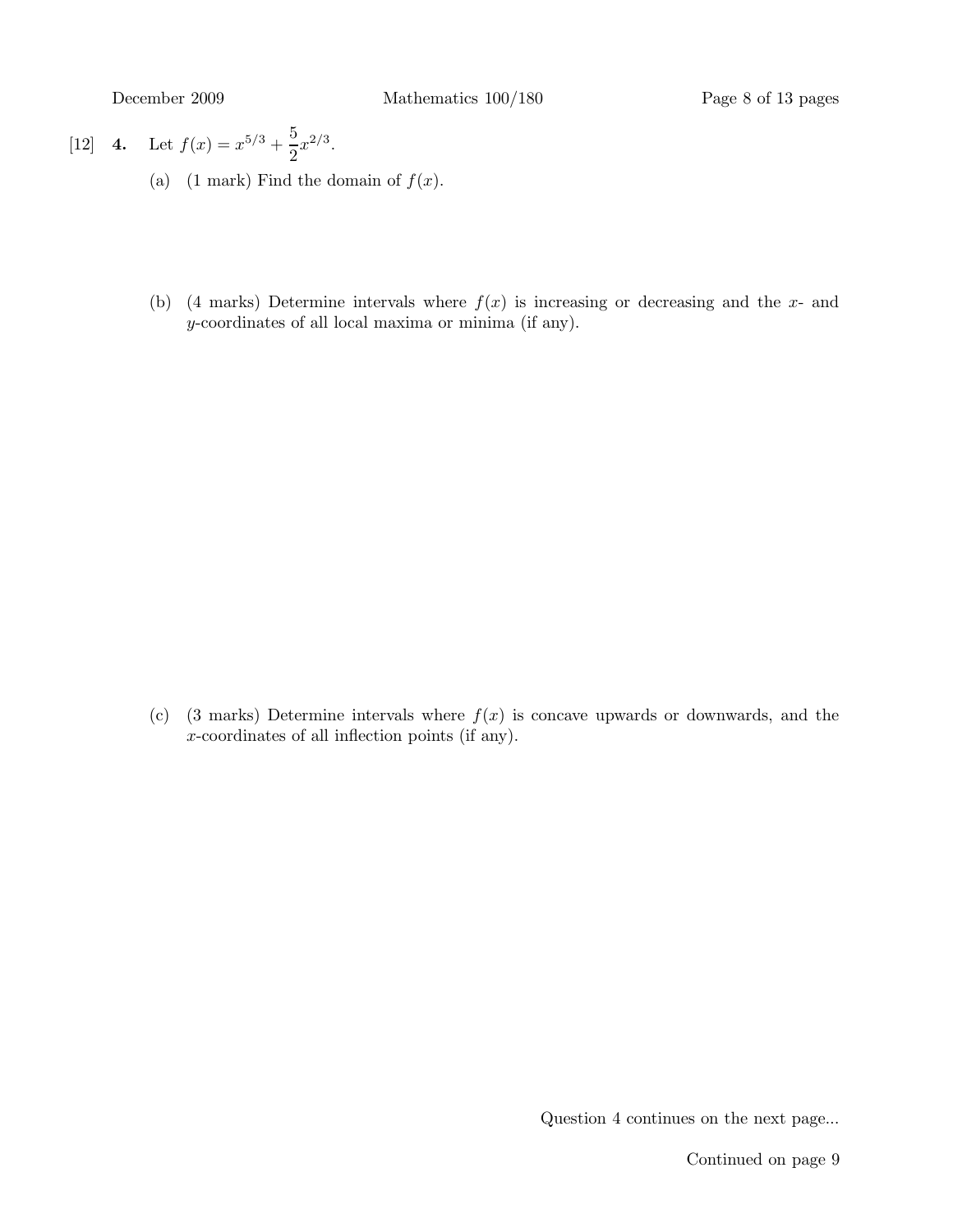### Question 4 continued

(d) (2 marks) Find and verify the equations of any asymptotes (horizontal, vertical or slant), or else determine that there are no asymptotes.

(e) (4 marks) Sketch the graph of  $y = f(x)$ , showing the features given in items (a) to (d) above and giving the  $(x, y)$  coordinates for all points occurring above and also all x-intercepts (if any).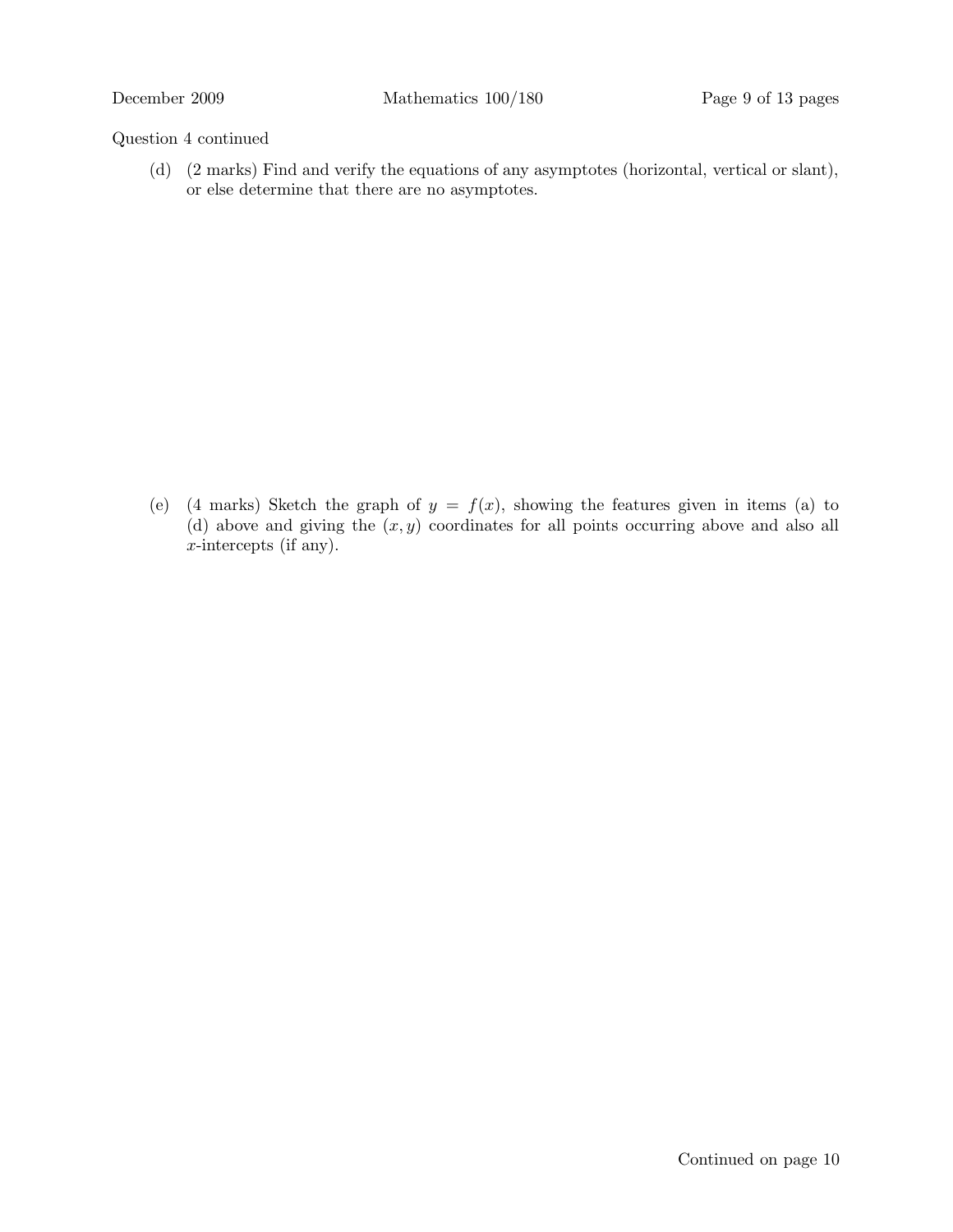[10] 5. Find (with justification) the dimensions of the rectangle of largest area that has its base on the x-axis and its other two vertices above the x-axis and lying on the parabola  $y = 15 - x^2$ .

| Answer |  |  |
|--------|--|--|
|        |  |  |
|        |  |  |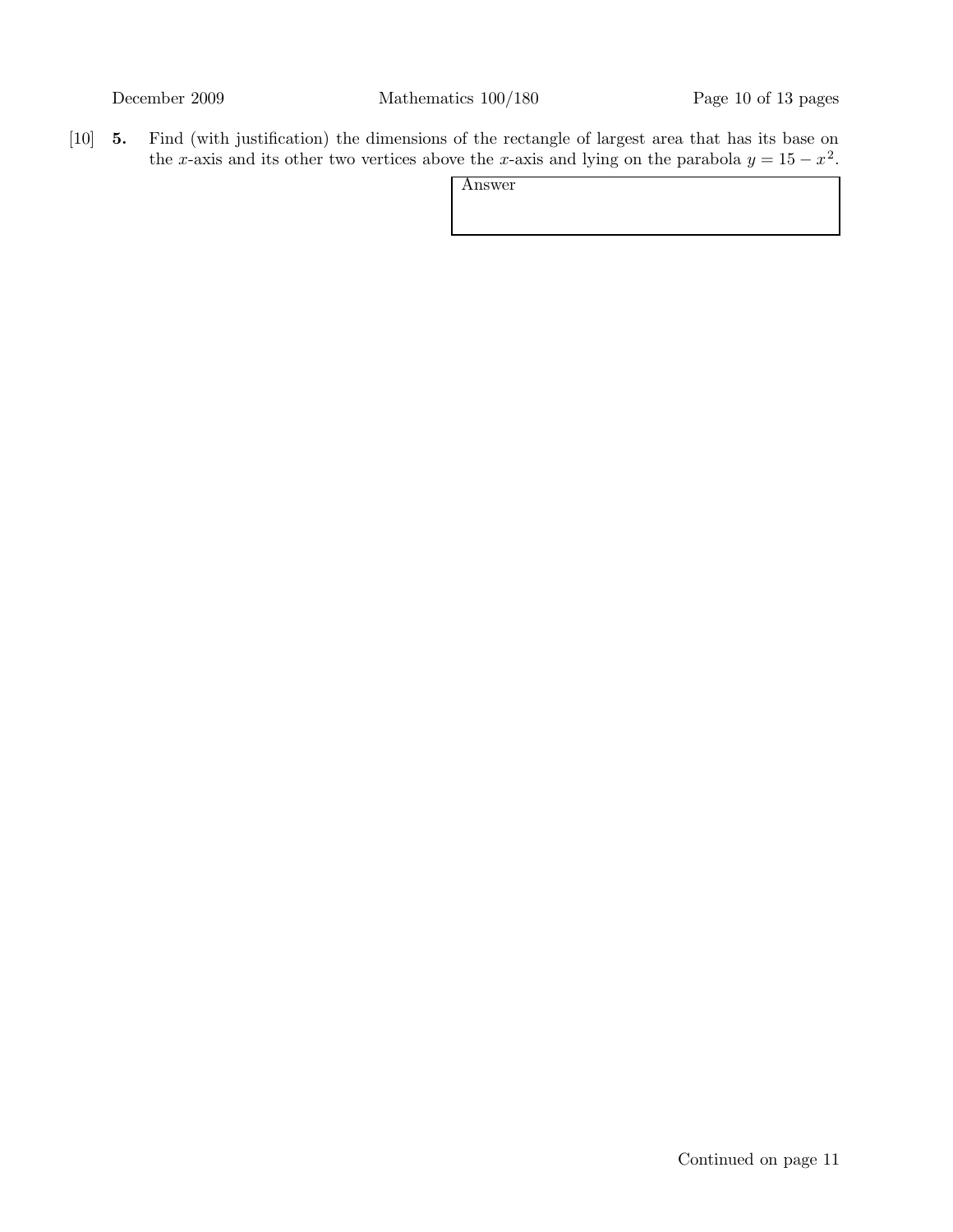[4] **6.** Use the *definition of the derivative* to find  $f'(x)$ , if

$$
f(x) = \sqrt{x+1}.
$$

You may not use derivative formulas such as the Power Rule or the Chain Rule to answer this question.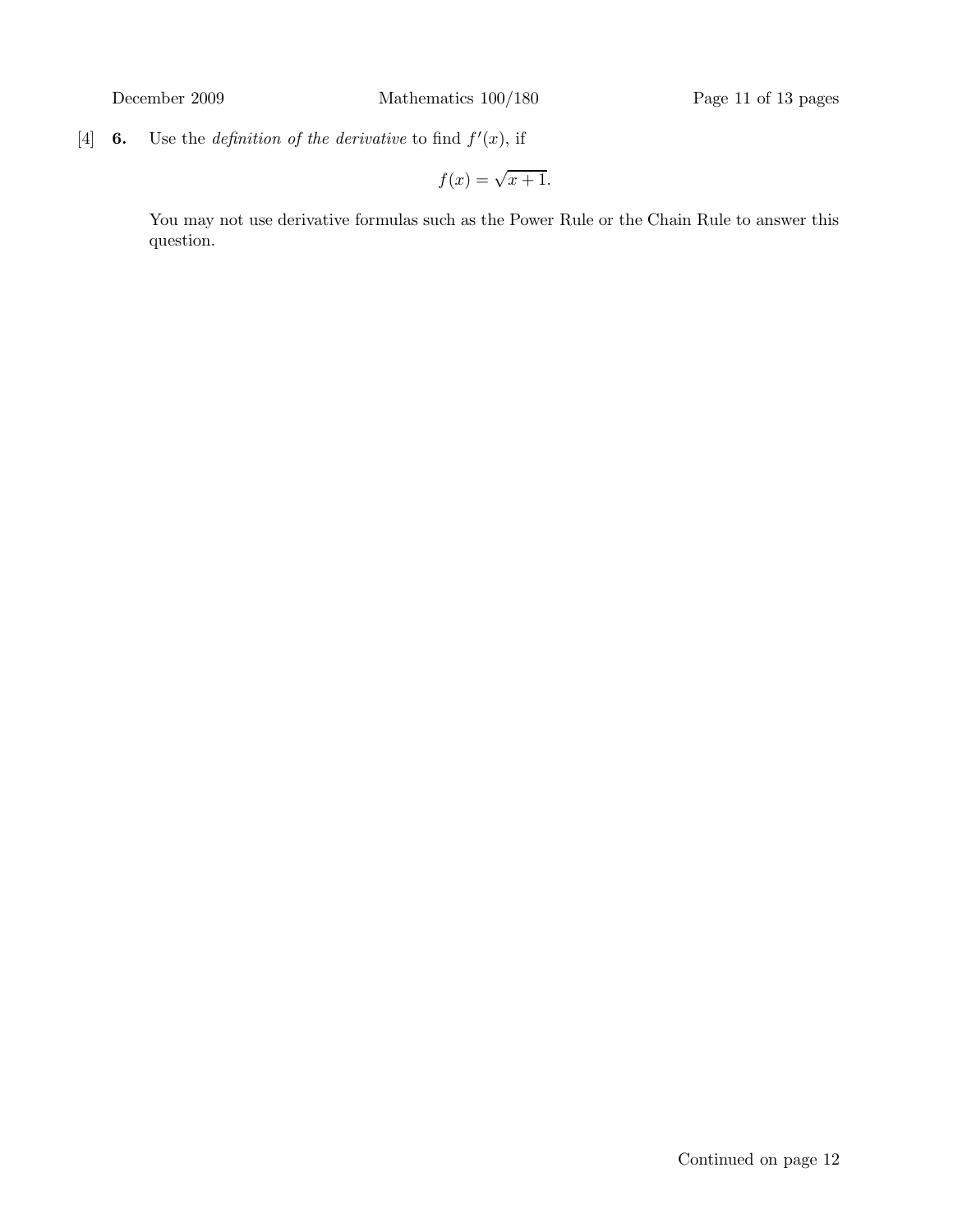[4] 7. Determine what degree Maclaurin polynomial for  $\ln(1-x)$  that should be used to approximate ln(1.1), so that the approximation is guaranteed to be accurate to within  $10^{-9}$ .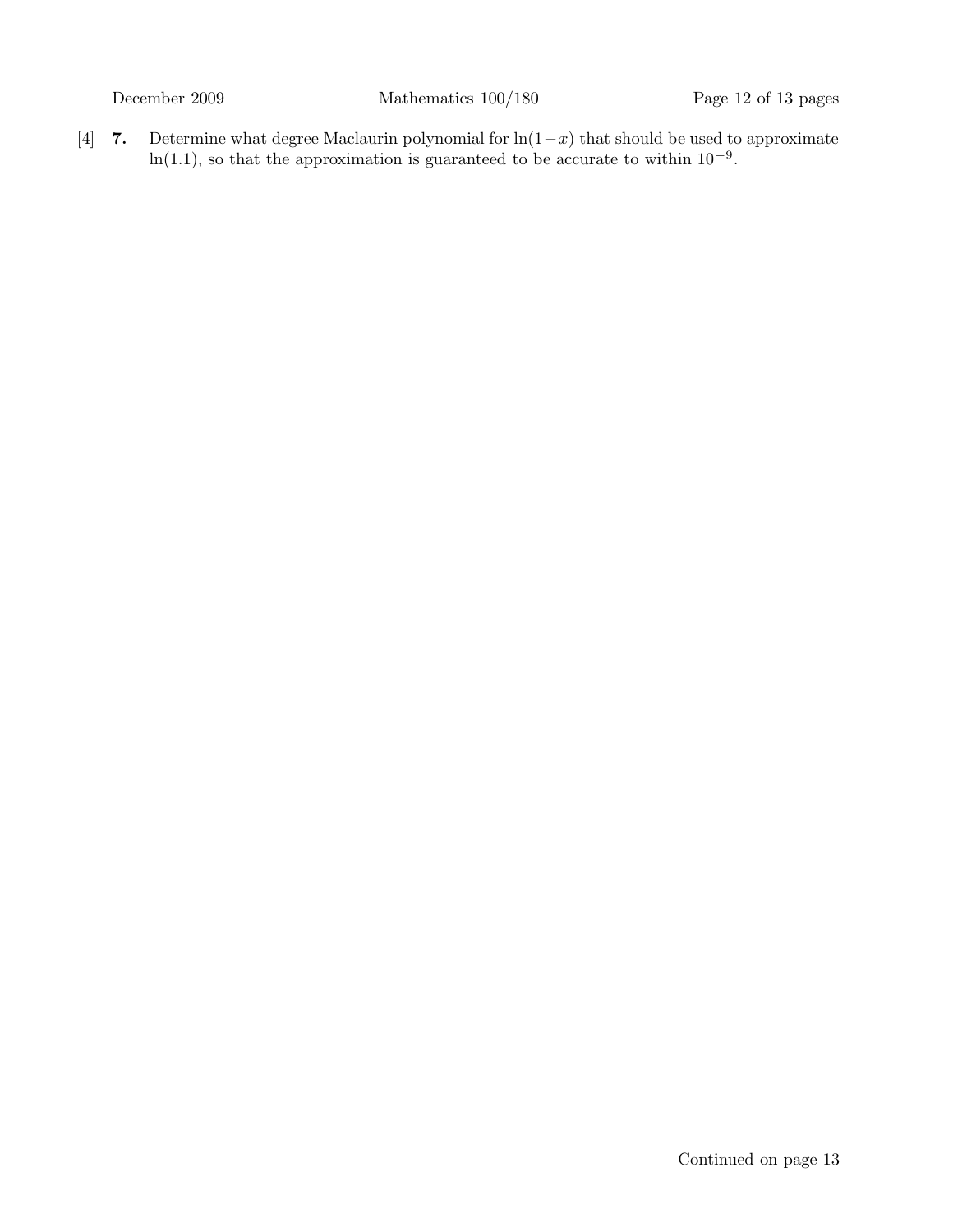[8] 8.

(a) (4 marks) Prove that  $x + \ln |x| = 0$  has at least one solution in the open interval  $(-1, 1)$ .

(b) (4 marks) Prove that  $x + \ln |x| = 0$  has exactly one solution in the open interval  $(-1, 1)$ .